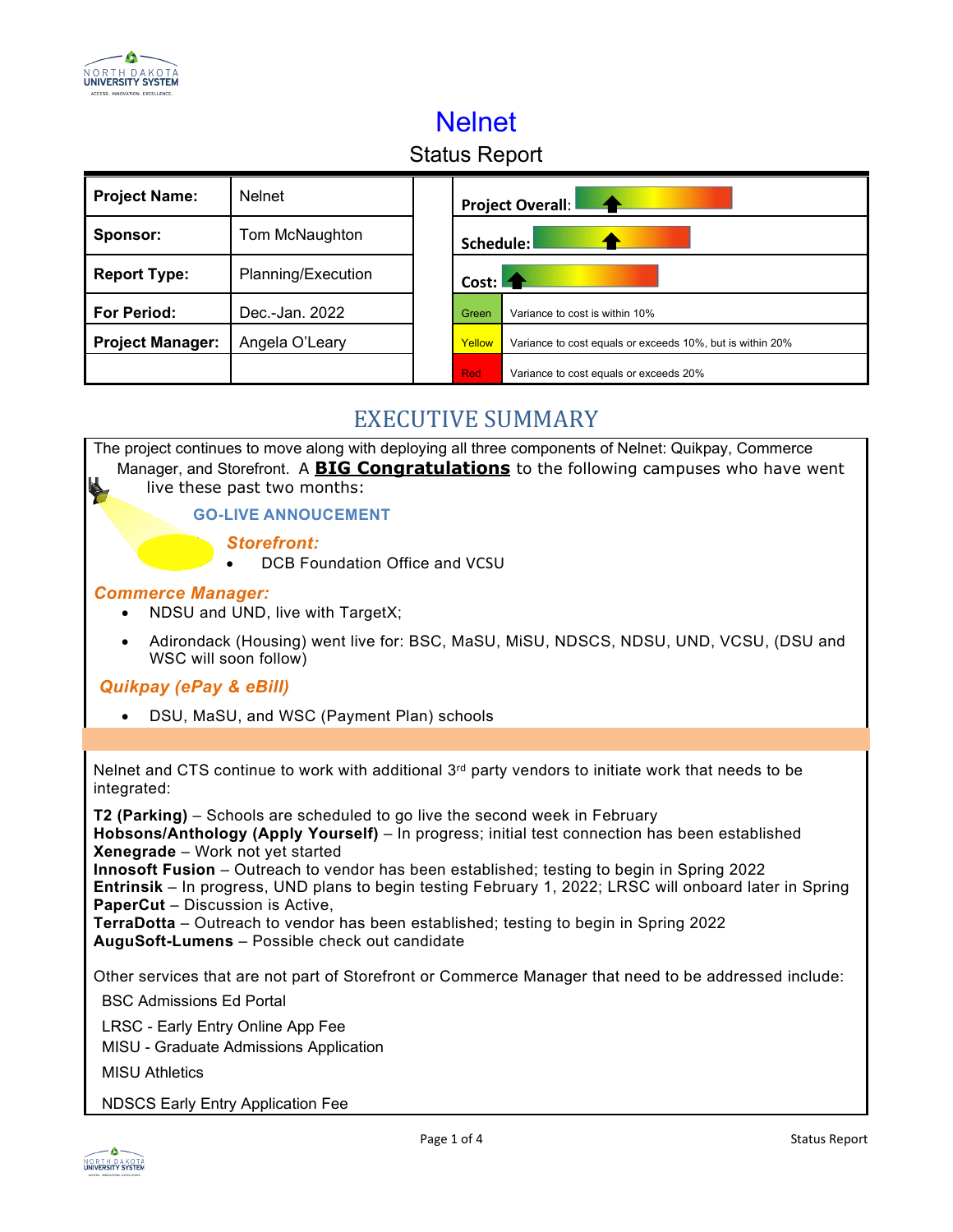

UND Dining Services

UND ND ED Portal College Application

VCSU Foundation

Extended Learning @ VCSU

#### This project tracks indirect cost (CTS **Total Project Hours** hours spent on the project) and will be tracked monthly. This includes tickets NOVEMBER-JANUARY  $304.7$ associated to the project. (only one ticket is associated) OCTOBER - NOVEMEBER 187.35 Note\* CTS staff may not have their time reports up to date when running timesheets. SEPTEMBER - OCTOBER 198.00 Total CTS Hours as January: 1,844.00 AUGUST-SEPTEMBER 323.65 JULY-AUGUST 287.95 **JUNE-JULY** 109.95 MAY-JUNE 166.65 265.75 Chart Area  $\overline{0}$ 100 150 250 300 350 50 200 Budget Type | Original Cost - invoiced | % Cost **Over** Estimate at Budget Variance Under **Completion** \$37,500.00 \$18,750.00 **Setup Costs** (2 invoices) - 50% billed in Nov. 50% billed in June CTS covers 100%  $$167,195.00$   $$10,914.00$  - Oct. **Ongoing Cost** (75% billed out to institutions) \*tracking for \$10,968.00 - Nov. the duration of the project only 9 months \$12,989.00 - Dec. Invoices include ACH returns \*responsibility of the campus **Software Development**  $$2,200.00$   $$2,200.00$ T2 (paid) Entrinsik (no invoice) Risk Contingency 1 \$5,000.00 Project Budget  $\begin{array}{|l} \hline \text{3209,695.00} \hline \end{array}$  \$74,571.00 | 17.8% | Under | \$124,968.36 Management Reserve | \$5,000.00 Total Budget | \$214,695.00 | \$74,571.00 | \$124,968.36

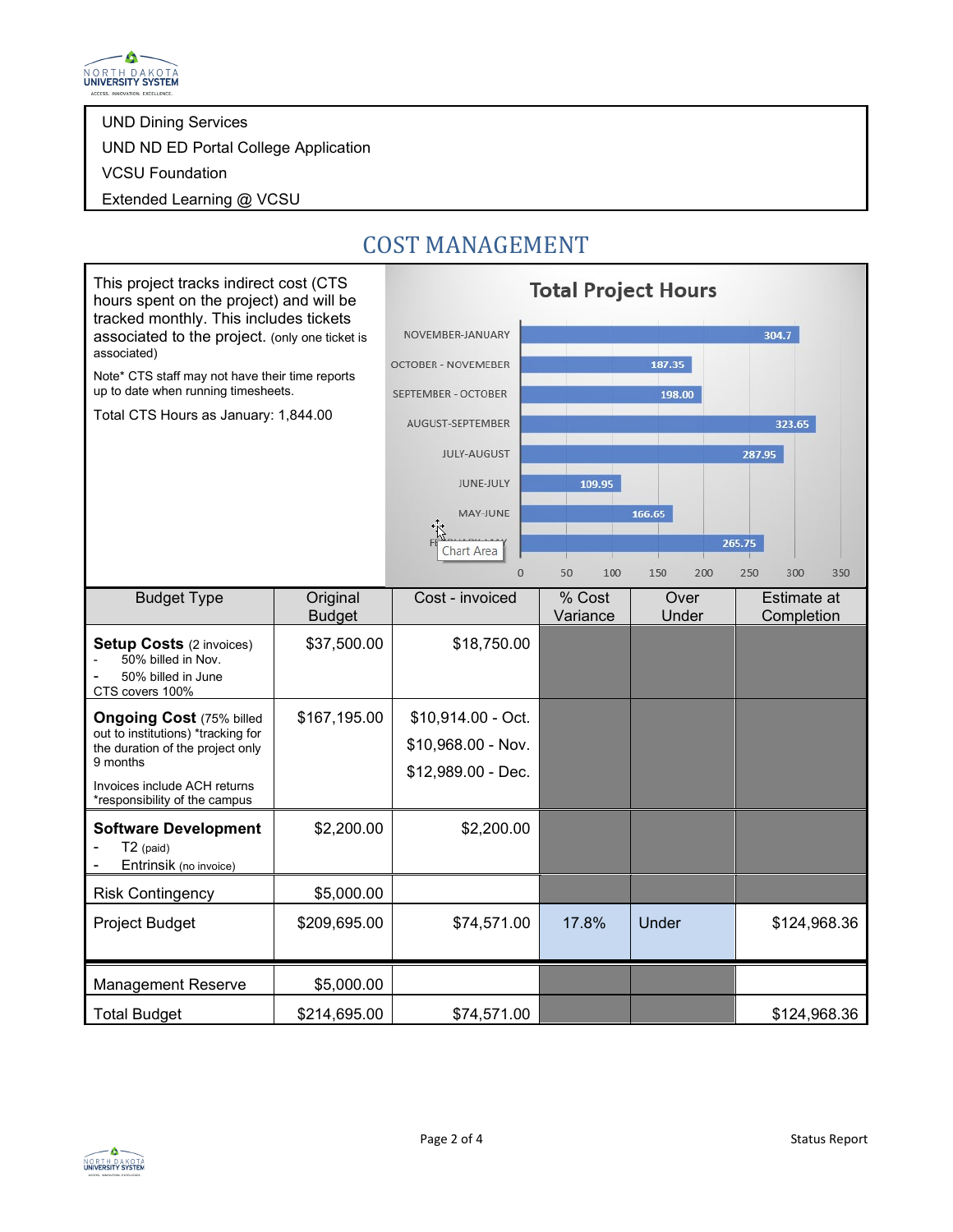

### SCHEDULE MANAGEMENT

| QuikPay (ePay & eBill)                                                                                                                                                                                                                                                                                                                                                                                                                                                                                                                                                                                                                                                              |                                                                                                                                                                                                                                                                                                                                                             |                                                                                                                                                                                                                                                                                                               |  |  |  |  |
|-------------------------------------------------------------------------------------------------------------------------------------------------------------------------------------------------------------------------------------------------------------------------------------------------------------------------------------------------------------------------------------------------------------------------------------------------------------------------------------------------------------------------------------------------------------------------------------------------------------------------------------------------------------------------------------|-------------------------------------------------------------------------------------------------------------------------------------------------------------------------------------------------------------------------------------------------------------------------------------------------------------------------------------------------------------|---------------------------------------------------------------------------------------------------------------------------------------------------------------------------------------------------------------------------------------------------------------------------------------------------------------|--|--|--|--|
| <b>Timeline</b>                                                                                                                                                                                                                                                                                                                                                                                                                                                                                                                                                                                                                                                                     |                                                                                                                                                                                                                                                                                                                                                             |                                                                                                                                                                                                                                                                                                               |  |  |  |  |
|                                                                                                                                                                                                                                                                                                                                                                                                                                                                                                                                                                                                                                                                                     | North Dakota University System - Electronic Payment Solution Implementation                                                                                                                                                                                                                                                                                 | 2021<br>Apr<br>Jul<br>Aug<br>Se p<br>Oct<br>Nov<br>Dec<br>Jan<br>Feb<br>Mar<br>Apr<br>M ay<br>Jun<br>May<br>Jur<br>Jш                                                                                                                                                                                         |  |  |  |  |
|                                                                                                                                                                                                                                                                                                                                                                                                                                                                                                                                                                                                                                                                                     | Proposed Timeline - ePay, eBill, Payment Plans                                                                                                                                                                                                                                                                                                              | Hatdays                                                                                                                                                                                                                                                                                                       |  |  |  |  |
| Phase 1                                                                                                                                                                                                                                                                                                                                                                                                                                                                                                                                                                                                                                                                             | Pilot Schools NDSU, UND (Student Billing, Student Payments)                                                                                                                                                                                                                                                                                                 | Tst<br>Prod                                                                                                                                                                                                                                                                                                   |  |  |  |  |
| Phase 2                                                                                                                                                                                                                                                                                                                                                                                                                                                                                                                                                                                                                                                                             | Dickinson State University (Student Billing, Student Payments, Payment Plans)<br>Mayville State University (Student Billing, Student Payments, Payment Plans)<br>Williston State College (Student Billing, Student Payments, Payment Plans)                                                                                                                 | R/Par<br>$\mathbf{A} \cdot \mathbf{P}$<br>Test<br>Prod<br>Ex<br>$A \cdot P$<br>Ex<br>Test<br>Prod<br>'R/Par<br>Ex<br>R/Park<br>$A \cdot P$<br>Ex<br>Test<br>Prod                                                                                                                                              |  |  |  |  |
| Phase 3                                                                                                                                                                                                                                                                                                                                                                                                                                                                                                                                                                                                                                                                             | School 6 (Student Billing, Student Payments)<br>School 7 (Student Billing, Student Payments)<br>School 8 (Student Billing, Student Payments)                                                                                                                                                                                                                | <b>PGL</b><br>Prod<br>Br<br>Test<br><b>PGL</b><br>A-P<br>Test<br>Prod<br>Ex<br><b>Ex</b><br>Prod<br><b>PGL</b><br>Test                                                                                                                                                                                        |  |  |  |  |
| Phase 2                                                                                                                                                                                                                                                                                                                                                                                                                                                                                                                                                                                                                                                                             | School 9 (Student Billing, Student Payments)<br>School 10 (Student Billing, Student Payments)<br>Dakota College at Bottineau (Student Payments)                                                                                                                                                                                                             | $A \cdot P$<br>Ex<br>Test<br>A-P<br>Ex<br>Test<br><b>Buffer</b><br>٦ĠI<br>A-P<br>Ex<br>Test                                                                                                                                                                                                                   |  |  |  |  |
| <b>Major Accomplishments:</b><br>$\checkmark$ PP schools went live in January<br>Kickoff meetings complete with phase 3 schools (BSC, MiSU, NDSCS, and VCSU)<br>$\checkmark$ CM: UND and NDSU went live with TargetX<br>$\checkmark$ CM: Adirondack schools went live (DSU and WSC) to follow late January/early Feb.<br><b>Current/Upcoming Tasks:</b><br>CM: Continue to work with T2 (Parking) system to integrate with Nelnet<br>CM: Continue to work with Adirondack (Housing) system to integrate with Nelnet<br>CM: Outreach complete with Anthology; waiting for next steps<br>*There are other tasks that may not be reflected on this month's status report<br>Storefront |                                                                                                                                                                                                                                                                                                                                                             |                                                                                                                                                                                                                                                                                                               |  |  |  |  |
|                                                                                                                                                                                                                                                                                                                                                                                                                                                                                                                                                                                                                                                                                     | North Dakota University System - Storefront Implementation Calendar                                                                                                                                                                                                                                                                                         | 2021<br>2022<br>Jun<br>Jul<br>Aug<br>Sep<br>Oct<br><b>Nov</b><br>Dec<br>Jan<br>Feb<br>Mar<br>Apr<br>May<br>Jun<br>Jul                                                                                                                                                                                         |  |  |  |  |
| Phase 1                                                                                                                                                                                                                                                                                                                                                                                                                                                                                                                                                                                                                                                                             | Proposed Timeline - Storefront<br><b>Minot State University</b><br>North Dakota State University (GRHC Library)<br><b>NDUS Core Technology Service (State Office)</b><br>North Dakota State University (Main Store)*<br>North Dakota State University (Agriculture & University Extension)*<br>North Dakota State University (Extension Pesticide Program)* | T&B<br>Tst<br>Prd<br>T&B<br>Key<br>T&B<br>Prd<br>A/P<br>T&B<br>Tst<br>Analysis/Planning<br>A/P<br>T&B<br>T&B<br>Tst<br>Prd<br><b>Training &amp; Building</b><br>Tst   Prd<br>A/P<br>T&B<br><b>Testing &amp; Migration</b><br>A/P<br>T&B<br>Tst Prd<br>Production & Monitoring<br>Tst Prd<br>$\Delta/D$<br>T&B |  |  |  |  |
| Phase 2                                                                                                                                                                                                                                                                                                                                                                                                                                                                                                                                                                                                                                                                             | <b>University of North Dakota</b><br><b>Valley City State University</b><br>Dakota College at Bottineau (Foundation)                                                                                                                                                                                                                                        | Tst Prd<br>T&B<br>A/P<br>T&B<br>Tst Prd<br>T&B<br>Tst Prd                                                                                                                                                                                                                                                     |  |  |  |  |
| Phase 3                                                                                                                                                                                                                                                                                                                                                                                                                                                                                                                                                                                                                                                                             | <b>Bismarck State College</b><br><b>Lake Region State College</b><br><b>Mayville State University (General Store)</b><br><b>Mayville State University (Foundation)</b>                                                                                                                                                                                      | T&B<br>Tst Prd<br>Tst Prd<br>A/P<br>T&B<br>A/P T&B Tst Prd<br>A/P T&B Tst Prd                                                                                                                                                                                                                                 |  |  |  |  |
| Phase 4                                                                                                                                                                                                                                                                                                                                                                                                                                                                                                                                                                                                                                                                             | <b>North Dakota State College of Science (General Store)</b><br>North Dakota State College of Science (Foundation)<br><b>Dickinson State University</b><br><b>Williston State College</b><br><b>NDUS Core Technology Service (General Store)</b>                                                                                                            | \/P T&B  Tst   Prd<br>VPT&B Tst Prd<br>A/P T&B Tst Prd<br>A/P T&B Tst Prd<br>A/P T&B Tst Prd                                                                                                                                                                                                                  |  |  |  |  |
| = Store will not follow a "standard" implementation project<br>NBS will work with sch. staff to build & customize store "shell" (ie. design, branding, settings etc)<br>Trained school staff will work independently to add product library on their own schedule/timeline<br><u>Accomplishments:</u><br>$\checkmark$ DCB went live with their Foundation store - January<br>VCSU went live with their Stoefront - January<br>Kick off calls completed for BSC, LRSC, and MaSU<br><b>Current/Upcoming Tasks:</b><br>$\checkmark$ UND continue to testing and plan to go live in early February                                                                                      |                                                                                                                                                                                                                                                                                                                                                             |                                                                                                                                                                                                                                                                                                               |  |  |  |  |